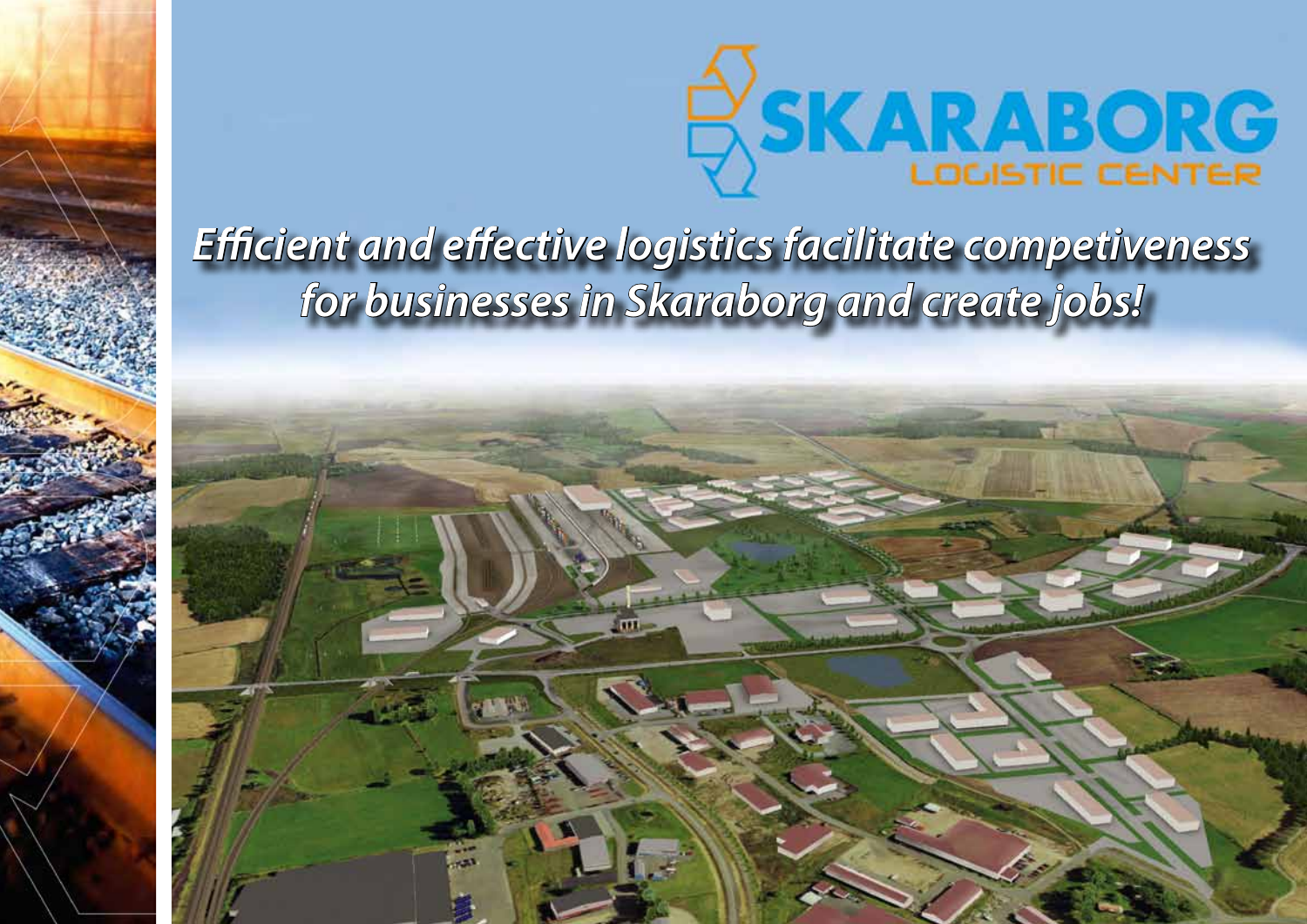## **FALKÖPING – A hub with traditions**

Falköping has a 150 year old tradition as a hub for rail-based transportation. Skaraborg Logistic Center is a continuation of this tradition.

Today, there are two open-access intermodal and two dedicated round-timber terminals (Stora Enso/Sydved and Södra). The terminals are also surrounded with a logistics park, including services for vehicle and rail wagon maintenance.

Vehicle and rail wagon service and maintenance is established around.

*Skaraborg Logistic Center Partners :*

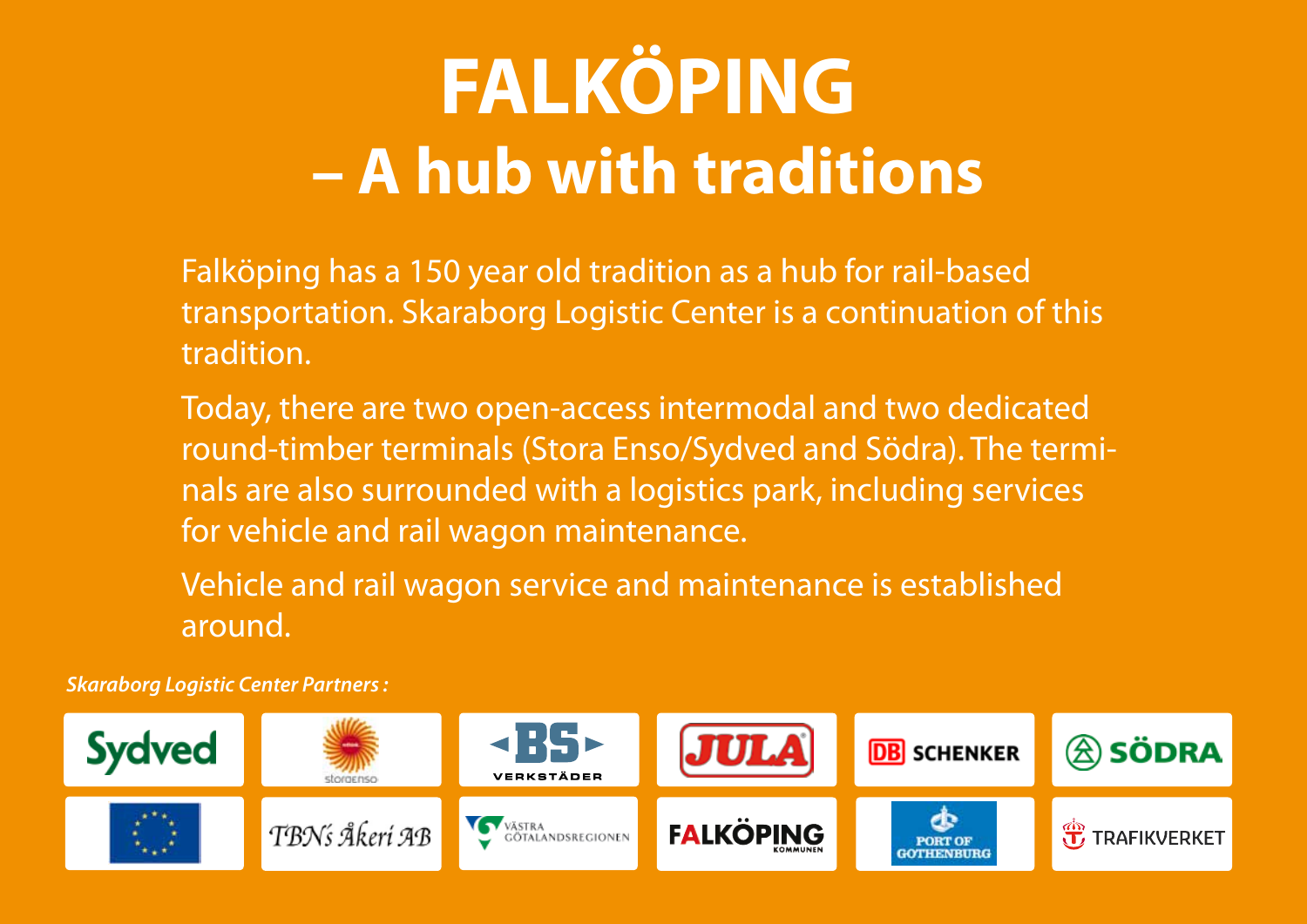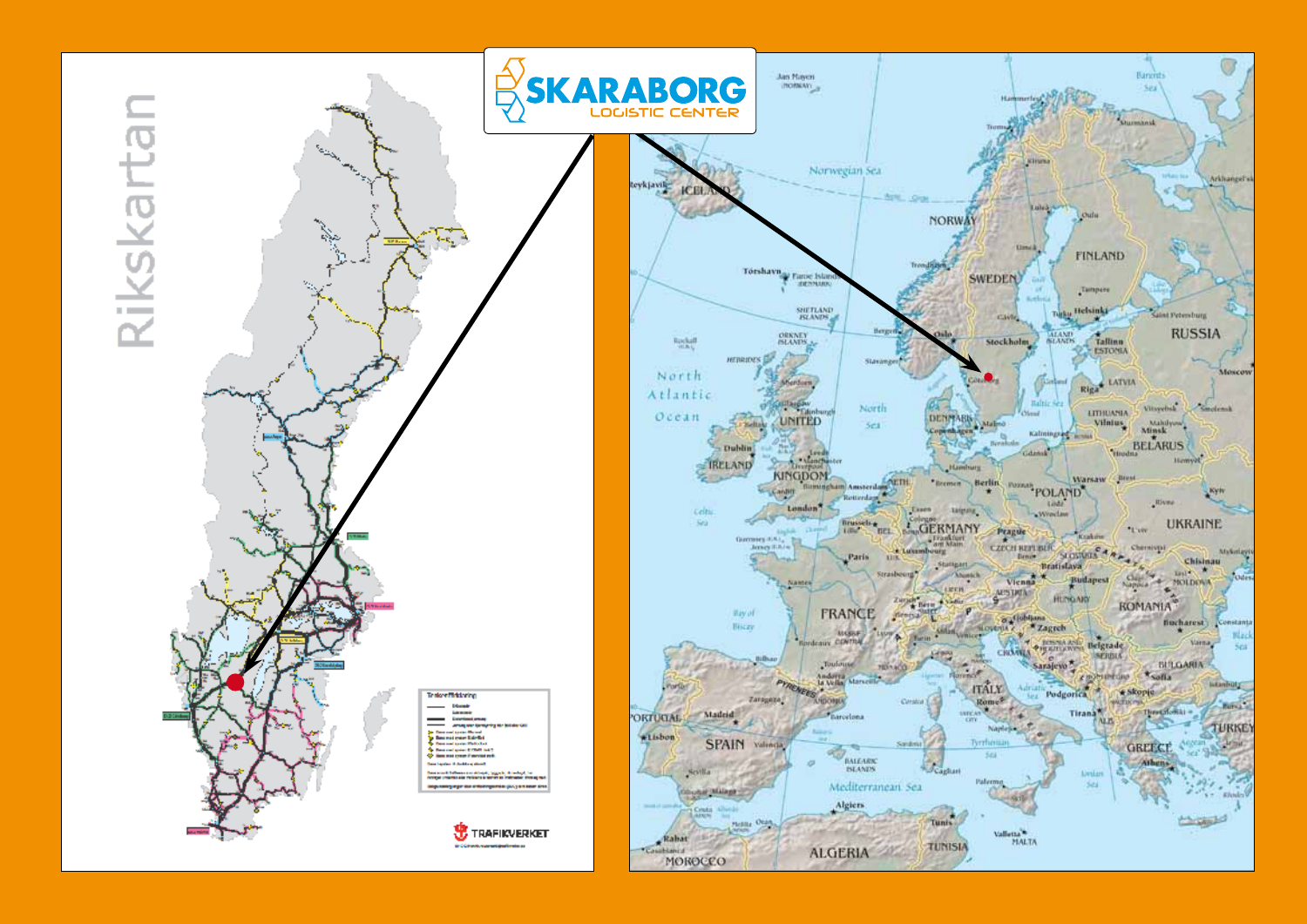

Skaraborg Logistic Center's intermodal terminals are operated by TBN´s Åkeri AB. The terminals handles part-loads, containers, swap-bodies and trailers. A Dry Port concept is under development and implementation at the terminals.

- A Dry Port is an inland intermodal terminal where there is a direct and frequent link by rail to and from a seaport.
- The Dry Port then functions as an inland port with the same services and functions as the seaport.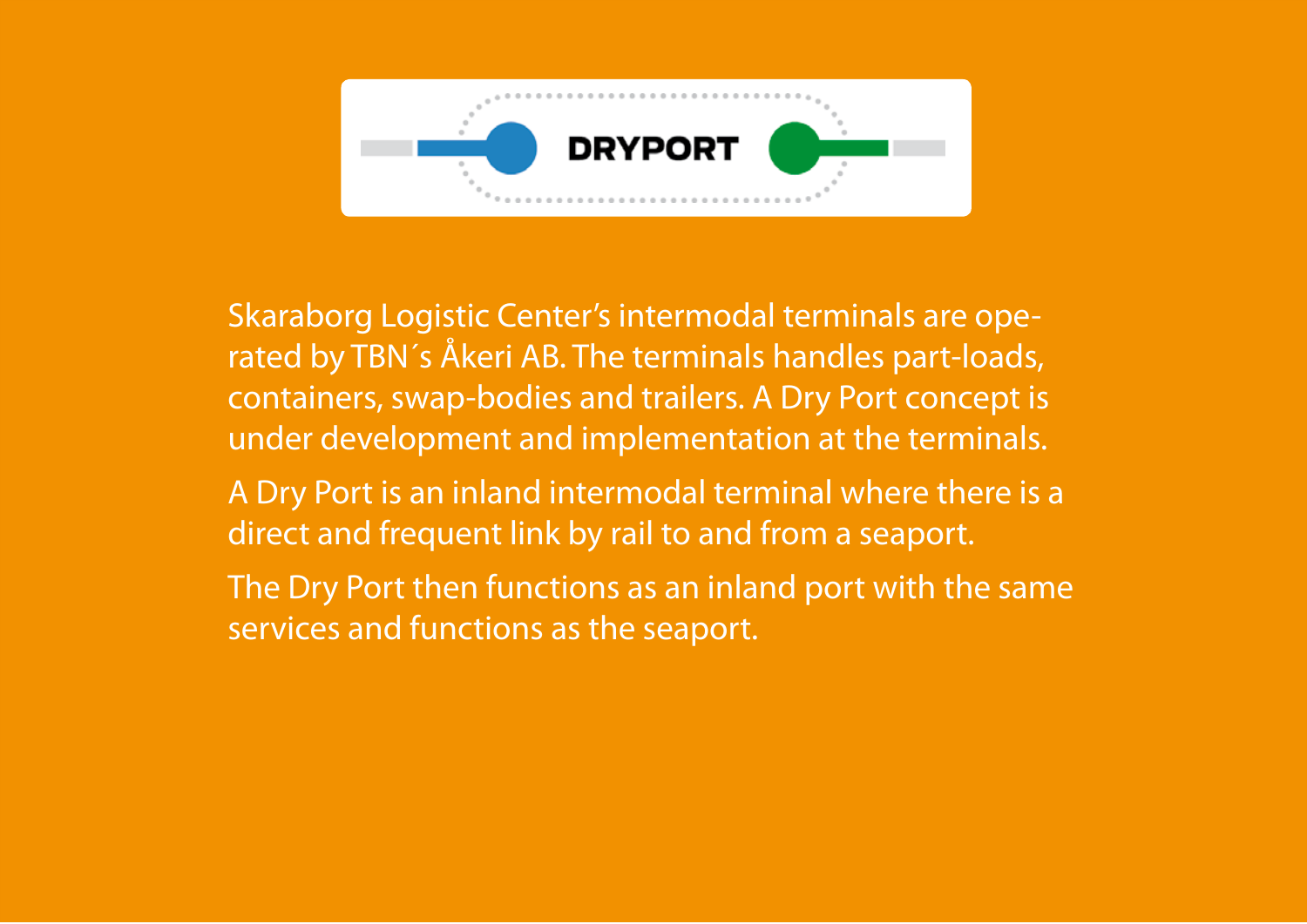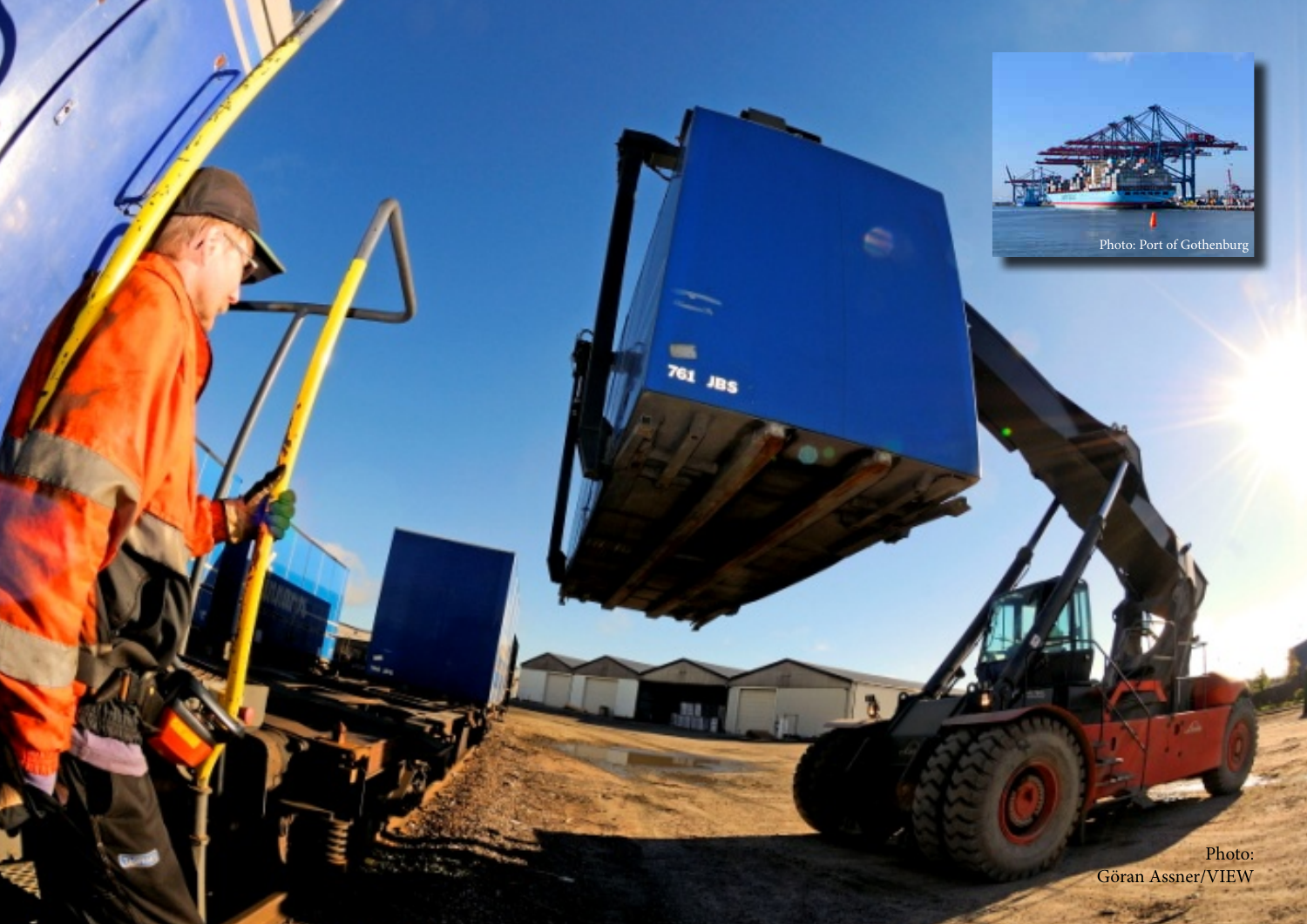There are great opportunities for business establishments within Skaraborg Logistic Center and its new 40 hectares Logistics Park. The Logistics Park and its connecting infrastructure have been designed based on efficiency, sustainability and future expansion possibilities in line with customer and market demands.

Photo: Göran Assner/VIEW

**TÅGFRAKT**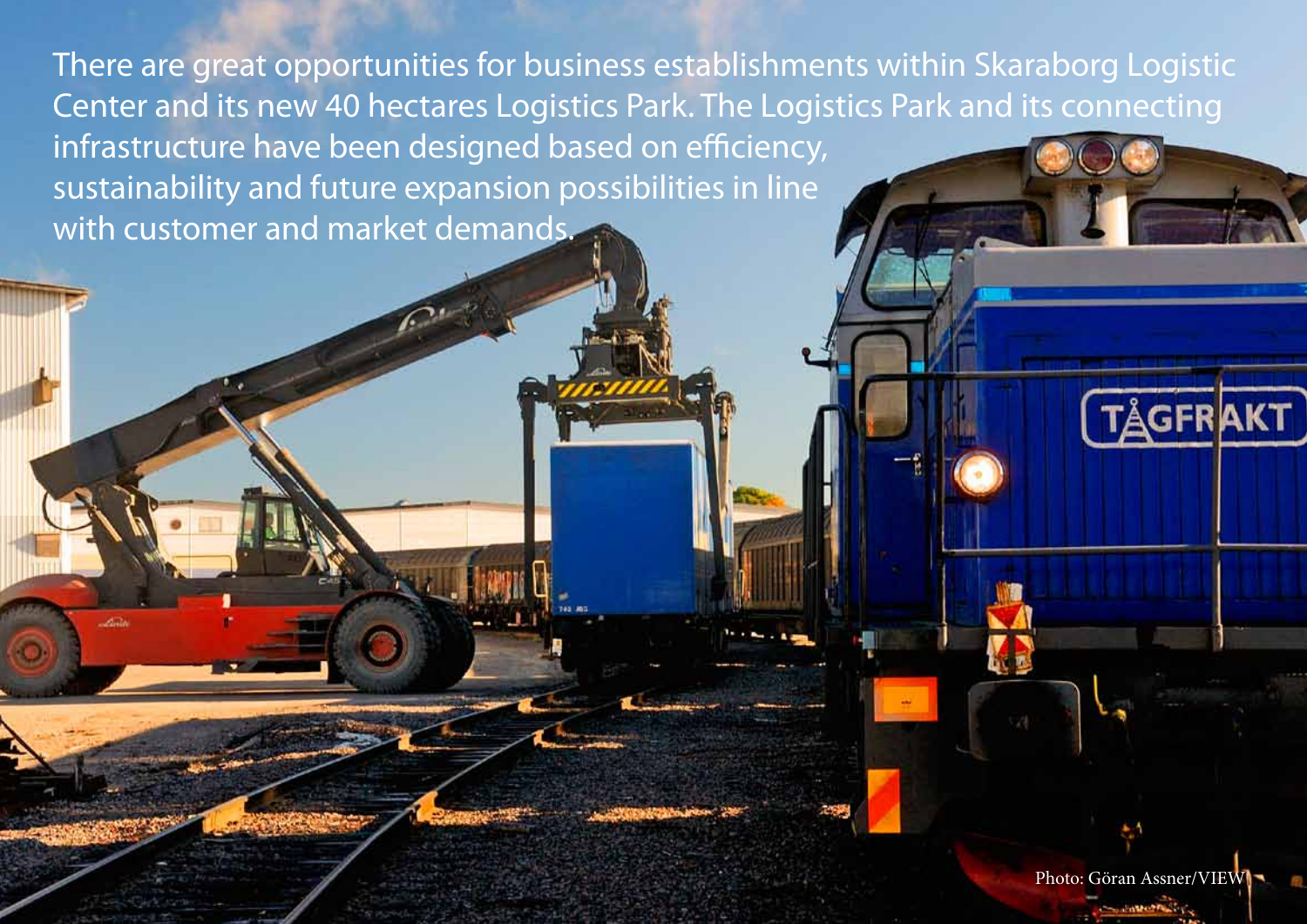Falköping is strategically located for timber-related and biofuel operations and associated businesses. Stora Enso/Sydved and Södra have both established round-timber terminals at Skaraborg Logistic Center.

÷